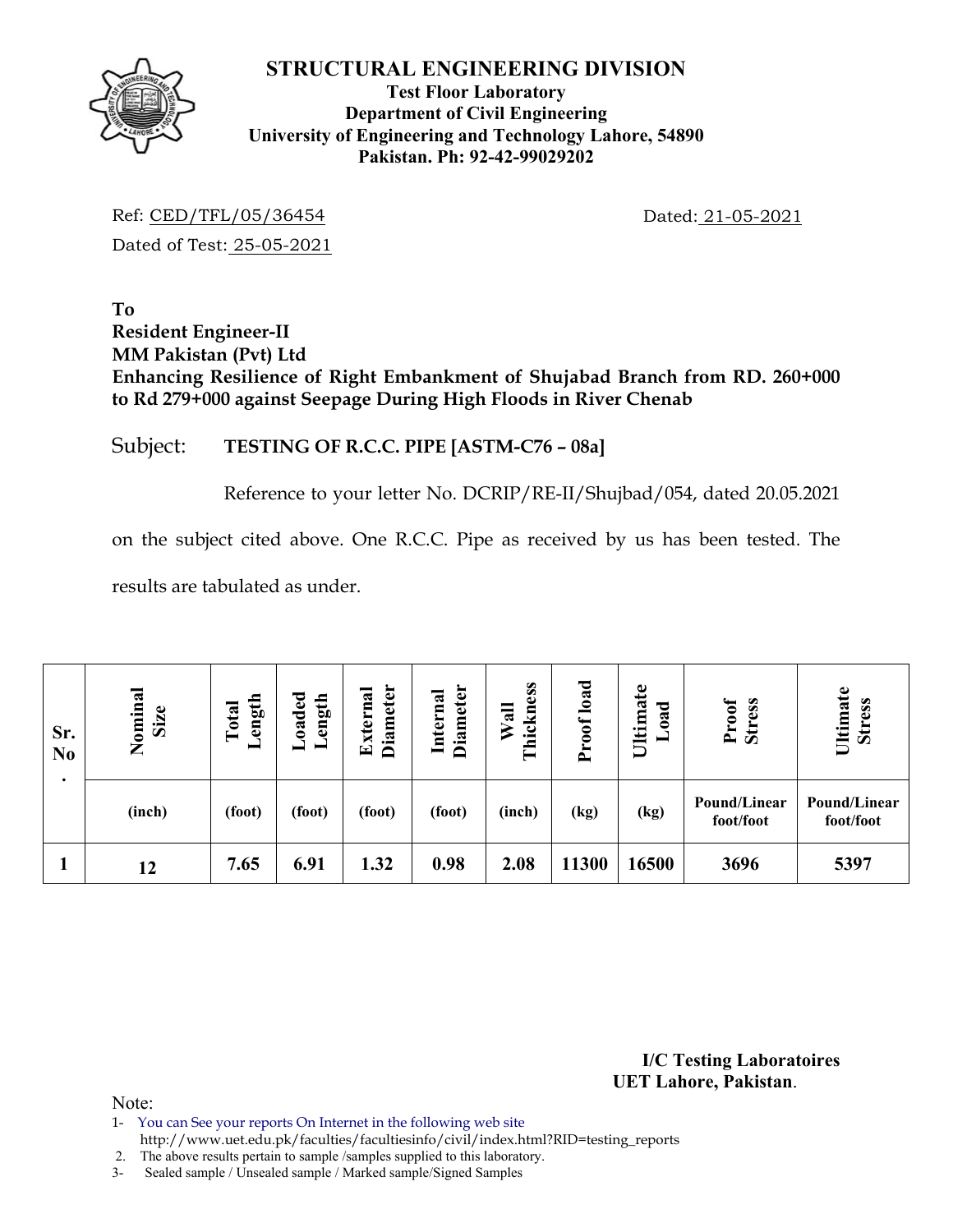

## **Test Floor Laboratory Department of Civil Engineering University of Engineering and Technology Lahore, 54890 Pakistan. Ph: 92-42-99029202**

|                         | To,                                                                                         |                                                                      |                       |                   |                         |                     |                           |                   |              |         |  |
|-------------------------|---------------------------------------------------------------------------------------------|----------------------------------------------------------------------|-----------------------|-------------------|-------------------------|---------------------|---------------------------|-------------------|--------------|---------|--|
|                         | Material Engineer                                                                           |                                                                      |                       |                   |                         |                     |                           |                   |              |         |  |
|                         | <b>GRC Pvt Ltd</b>                                                                          |                                                                      |                       |                   |                         |                     |                           |                   |              |         |  |
|                         | Construction of Pehur High Level Canal Extension Project, District Swabi (Lot-01- & Lot-02) |                                                                      |                       |                   |                         |                     |                           |                   |              |         |  |
|                         | Reference # CED/TFL 36455 (Dr. Qasim Khan)<br>Dated: 21-05-2021                             |                                                                      |                       |                   |                         |                     |                           |                   |              |         |  |
|                         | Reference of the request letter # SAT/UET Lahore/05                                         |                                                                      |                       |                   |                         |                     |                           | Dated: 02-05-2021 |              |         |  |
|                         | <b>Tension Test Report</b>                                                                  |                                                                      | $(\text{Page} - 1/2)$ |                   |                         |                     |                           |                   |              |         |  |
|                         | 25-05-2021<br>Date of Test                                                                  |                                                                      |                       |                   |                         |                     |                           |                   |              |         |  |
|                         | Gauge length<br>2 inches                                                                    |                                                                      |                       |                   |                         |                     |                           |                   |              |         |  |
|                         | Steel Plate Steel Strip Tensile and Bend Test as per ASTM A-570<br>Description              |                                                                      |                       |                   |                         |                     |                           |                   |              |         |  |
| Sr. No.                 | Designation                                                                                 | Size of Strip                                                        | Section<br>Area<br>X  | <b>Yield load</b> | <b>Breaking</b><br>Load | <b>Yield Stress</b> | Ultimate<br><b>Stress</b> | Elongation        | % Elongation | Remarks |  |
|                         |                                                                                             | (mm)                                                                 | $\text{(mm}^2)$       | (kg)              | (kg)                    | (MPa)               | (MPa)                     | (in)              |              |         |  |
| $\mathbf{1}$            | Steel Plate (1)                                                                             | 27.50x6.60                                                           | 181.50                | 5700              | 7900                    | 308.08              | 426.99                    | 0.90              | 45.00        |         |  |
| $\mathbf{2}$            |                                                                                             | 27.60x6.60                                                           | 182.16                | 5600              | 7900                    | 301.58              | 425.44                    | 0.80              | 40.00        |         |  |
| $\mathbf{3}$            | Steel Plate (2)                                                                             | 27.70x6.60                                                           | 182.82                | 5800              | 8200                    | 311.22              | 440.01                    | 0.80              | 40.00        |         |  |
| $\overline{\mathbf{4}}$ |                                                                                             | 27.70x6.60                                                           | 182.82                | 5700              | 8100                    | 305.86              | 434.64                    | 0.70              | 35.00        |         |  |
| $\overline{\mathbf{5}}$ | Steel Plate (3)                                                                             | 27.70x6.60                                                           | 182.82                | 5500              | 8200                    | 295.13              | 440.01                    | 0.75              | 37.50        |         |  |
| $\boldsymbol{6}$        |                                                                                             | 27.70x6.60                                                           | 182.82                | 5200              | 8000                    | 279.03              | 429.27                    | 0.70              | 35.00        |         |  |
| $\overline{7}$          | Steel Plate (4)                                                                             | 27.70x6.60                                                           | 182.82                | 5500              | 8400                    | 295.13              | 450.74                    | 0.80              | 40.00        |         |  |
| 8                       |                                                                                             | 27.70x6.60                                                           | 182.82                | 5800              | 8500                    | 311.22              | 456.10                    | 0.80              | 40.00        |         |  |
| $\boldsymbol{9}$        | Steel Plate (5)                                                                             | 27.70x6.60                                                           | 182.82                | 5900              | 8500                    | 316.59              | 456.10                    | 0.85              | 42.50        |         |  |
| 10                      |                                                                                             | 27.70x6.60                                                           | 182.82                | 5400              | 8000                    | 289.76              | 429.27                    | 0.70              | 35.00        |         |  |
| 11                      | Steel Plate (6)                                                                             | 27.60x7.00                                                           | 193.20                | 8300              | 11100                   | 421.44              | 563.62                    | 0.60              | 30.00        |         |  |
| 12                      |                                                                                             | 27.60x7.00                                                           | 193.20                | 8400              | 11100                   | 426.52              | 563.62                    | 0.60              | 30.00        |         |  |
|                         |                                                                                             | <b>Only Twelve Samples for Tensile and Six Samples for Bend Test</b> |                       |                   |                         |                     |                           |                   |              |         |  |
|                         |                                                                                             |                                                                      |                       |                   |                         |                     |                           |                   |              |         |  |
|                         |                                                                                             |                                                                      |                       | <b>Bend Test</b>  |                         |                     |                           |                   |              |         |  |
|                         | Strip Taken from Steel Plate (1) Bend Test Through 180° is Satisfactory                     |                                                                      |                       |                   |                         |                     |                           |                   |              |         |  |
|                         | Strip Taken from Steel Plate (2) Bend Test Through 180° is Satisfactory                     |                                                                      |                       |                   |                         |                     |                           |                   |              |         |  |
|                         | Strip Taken from Steel Plate (3) Bend Test Through 180° is Satisfactory                     |                                                                      |                       |                   |                         |                     |                           |                   |              |         |  |
|                         | Strip Taken from Steel Plate (4) Bend Test Through 180 <sup>°</sup> is Satisfactory         |                                                                      |                       |                   |                         |                     |                           |                   |              |         |  |
|                         | Strip Taken from Steel Plate (5) Bend Test Through 180° is Satisfactory                     |                                                                      |                       |                   |                         |                     |                           |                   |              |         |  |
|                         | Strip Taken from Steel Plate (6) Bend Test Through 180° is Satisfactory                     |                                                                      |                       |                   |                         |                     |                           |                   |              |         |  |

**I/C Testing Laboratoires UET Lahore, Pakistan**.

Note:

1- You can See your reports On Internet in the following web site http://www.uet.edu.pk/faculties/facultiesinfo/civil/index.html?RID=testing\_reports

2. The above results pertain to sample / samples supplied to this laboratory.<br>3- Sealed sample / Unsealed sample / Marked sample/Signed Samples

Sealed sample / Unsealed sample / Marked sample/Signed Samples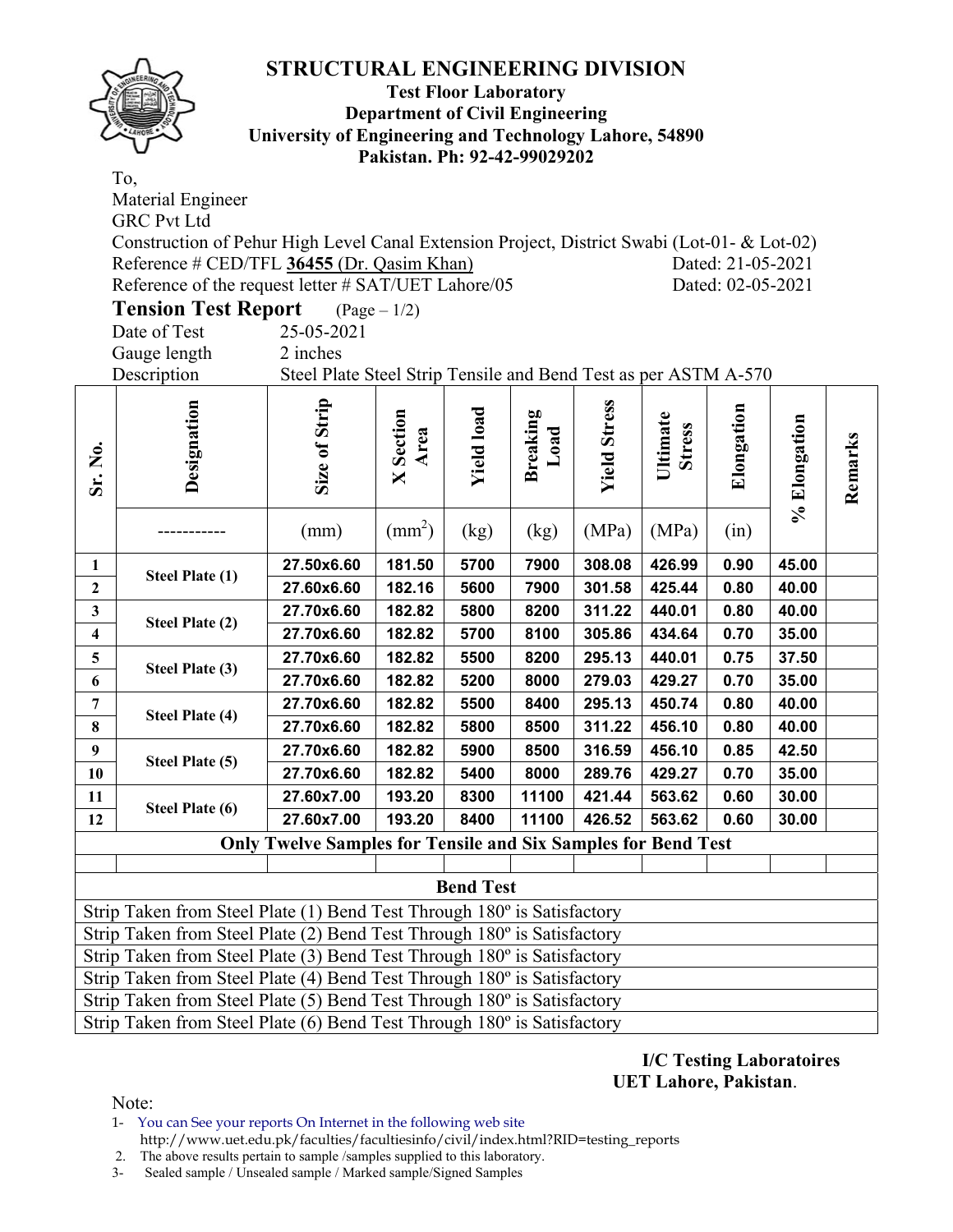

## **Test Floor Laboratory Department of Civil Engineering University of Engineering and Technology Lahore, 54890 Pakistan. Ph: 92-42-99029202**

To, Material Engineer GRC Pvt Ltd Construction of Pehur High Level Canal Extension Project, District Swabi (Lot-01- & Lot-02)

| Reference # CED/TFL 36455 (Dr. Qasim Khan)          |
|-----------------------------------------------------|
| Reference of the request letter # SAT/UET Lahore/05 |

Dated: 21-05-2021 Dated: 02-05-2021

# **Weight &Size Test Report** (Page – 2/2)

Date of Test 25-05-2021

Description Steel Plate Weight and Size Test

| Sr.<br>No.              | Designation            | Weight | Length                          | Width<br>(b) | Weight per Unit<br>Area        | <b>Thickness</b> | Remark |
|-------------------------|------------------------|--------|---------------------------------|--------------|--------------------------------|------------------|--------|
|                         |                        | (g)    | (cm)                            | (mm)         | $\frac{\text{kg}}{\text{m}^2}$ | (mm)             |        |
| 1                       | <b>Steel Plate (1)</b> | 404    | 30.10                           | 25.60        | 52.43                          | 6.60             |        |
| $\overline{2}$          | <b>Steel Plate (2)</b> | 408    | 30.20                           | 25.60        | 52.77                          | 6.60             |        |
| 3                       | <b>Steel Plate (3)</b> | 406    | 30.00                           | 25.60        | 52.86                          | 6.60             |        |
| $\overline{\mathbf{4}}$ | <b>Steel Plate (4)</b> | 413    | 30.40                           | 25.70        | 52.86                          | 60.60            |        |
| 5                       | <b>Steel Plate (5)</b> | 407    | 30.10                           | 25.70        | 52.61                          | 6.60             |        |
| 6                       | <b>Steel Plate (6)</b> | 439    | 30.10                           | 25.70        | 56.75                          | 6.70             |        |
|                         |                        |        |                                 |              |                                |                  |        |
|                         |                        |        |                                 |              |                                |                  |        |
|                         |                        |        | <b>Only Six Sample for Test</b> |              |                                |                  |        |
|                         |                        |        |                                 |              |                                |                  |        |

**I/C Testing Laboratoires UET Lahore, Pakistan**.

Note:

- 1- You can See your reports On Internet in the following web site http://www.uet.edu.pk/faculties/facultiesinfo/civil/index.html?RID=testing\_reports
- 2. The above results pertain to sample /samples supplied to this laboratory.
- 3- Sealed sample / Unsealed sample / Marked sample/Signed Samples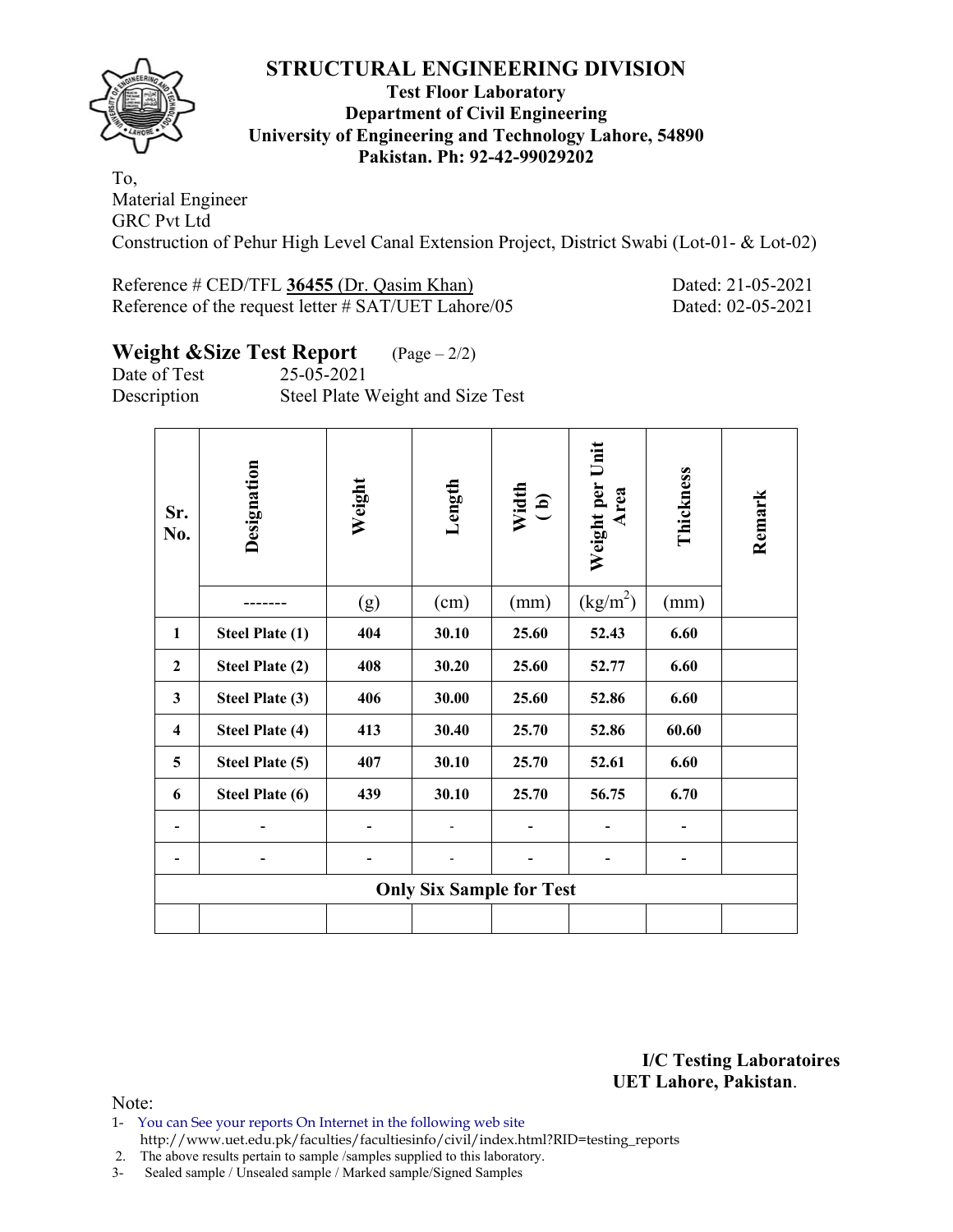

**Test Floor Laboratory Department of Civil Engineering University of Engineering and Technology Lahore, 54890 Pakistan. Ph: 92-42-99029202** 

To, M/S Precast Building System Lahore

Reference # CED/TFL 36461 (Dr. Qasim Khan) Dated: 24-05-2021 Reference of the request letter  $# P-4(A)/04/02/2021$  Dated: 24-05-2021

| <b>Tension Test Report</b> $(Page-1/1)$ |                                                 |
|-----------------------------------------|-------------------------------------------------|
| Date of Test                            | 25-05-2021                                      |
| Gauge length                            | $640 \text{ mm}$                                |
| Description                             | Steel Strand Tensile Test as per ASTM A-416-94a |

| Sr. No.      | <b>Nominal</b><br><b>Diameter</b> | <b>Nominal</b><br>Weight | <b>Measured</b><br>weight    |      | <b>Yield strength</b><br>clause $(6.3)$ | <b>Breaking</b><br>strength clause<br>(6.2) |                              | % Elongation | Remarks/Coil No. |  |
|--------------|-----------------------------------|--------------------------|------------------------------|------|-----------------------------------------|---------------------------------------------|------------------------------|--------------|------------------|--|
|              | (mm)                              | (kg/km)                  | (kg/km)                      | (kg) | (kN)                                    | (kg)                                        | (kN)                         |              |                  |  |
| $\mathbf{1}$ | 9.53<br>(3/8")                    | 432.0                    | 420.0                        | 9100 | 89.27                                   | 10800                                       | 105.95                       | >3.50        | XX               |  |
|              |                                   |                          |                              |      |                                         |                                             |                              |              |                  |  |
|              |                                   |                          |                              |      |                                         |                                             |                              |              |                  |  |
|              |                                   |                          | $\overline{\phantom{0}}$     |      | $\blacksquare$                          | $\overline{\phantom{0}}$                    | -                            |              |                  |  |
|              |                                   |                          |                              |      |                                         |                                             |                              |              |                  |  |
|              | $\qquad \qquad \blacksquare$      |                          | $\qquad \qquad \blacksquare$ |      | $\overline{\phantom{a}}$                | $\blacksquare$                              | $\qquad \qquad \blacksquare$ | -            |                  |  |
|              | <b>Only one sample for Test</b>   |                          |                              |      |                                         |                                             |                              |              |                  |  |

**I/C Testing Laboratoires UET Lahore, Pakistan**.

Note:

1- You can See your reports On Internet in the following web site http://www.uet.edu.pk/faculties/facultiesinfo/civil/index.html?RID=testing\_reports

2. The above results pertain to sample /samples supplied to this laboratory.

3- Sealed sample / Unsealed sample / Marked sample/Signed Samples